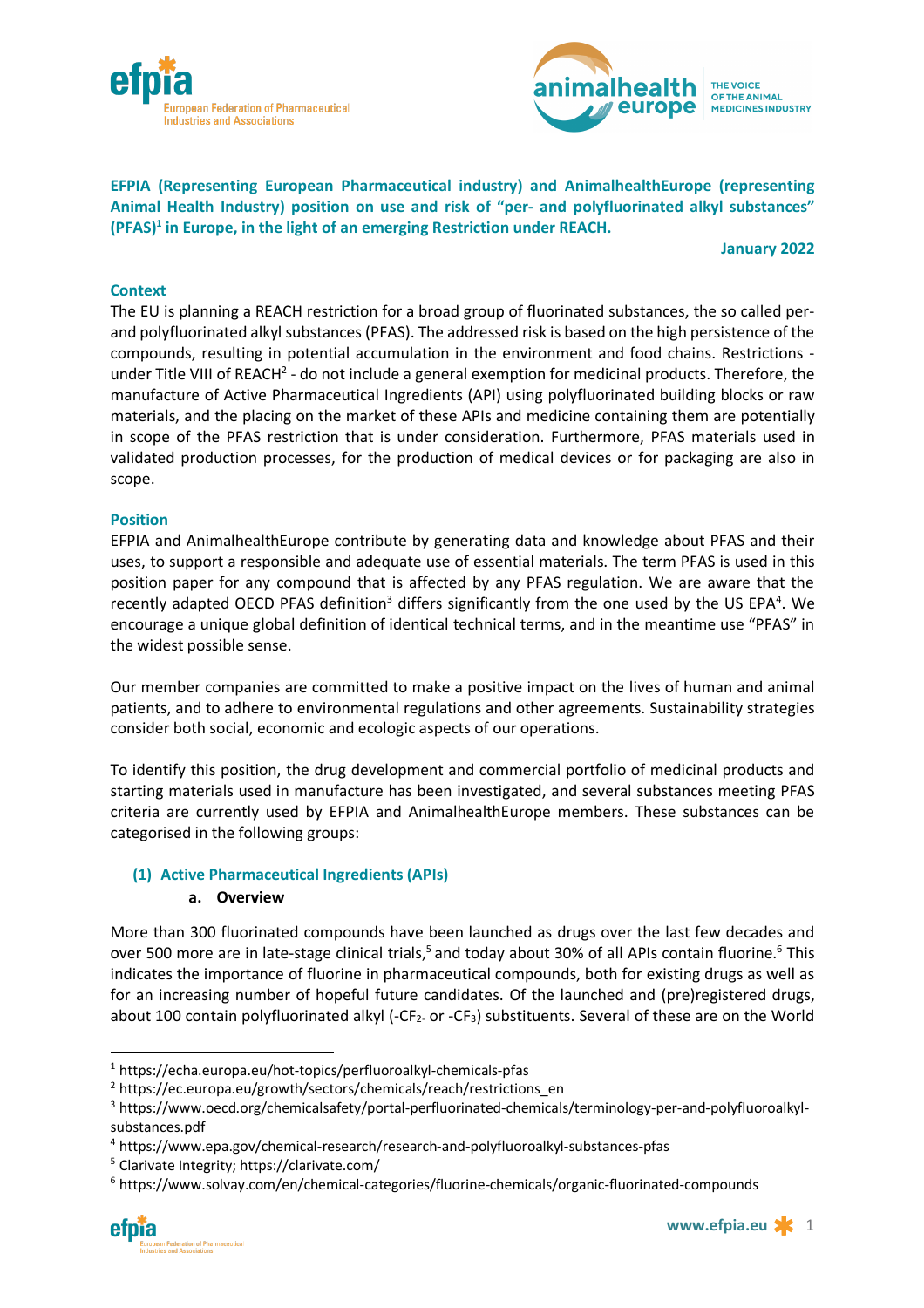



Health Organization's List of Essential Medicines<sup>7</sup> covering treatments across a large variety of diseases. Examples are efavirenz (AIDS), mefloquine (malaria), fluoxetine (depression), and gemcitabine (cancer). From the top 200 small molecule drugs according to sales in 2018<sup>8</sup>, 25 contain polyfluorinated alkyl (-CF<sub>2</sub> or -CF<sub>3</sub>) substituents, again across therapeutic indications. Examples are sitagliptin (diabetes), enzalutamide (prostate cancer), teriflunamide (multiple sclerosis), fulvestrant (breast cancer), and celecoxib (inflammation). In the veterinary field, a number of fluorinated compounds for the treatment of life-threatening infections and parasite infestations potentially at the origin of zoonotic disease in humans have been identified. All of these match the OECD PFAS criteria. However, these molecules containing one or two aliphatic - $CF_2$  or - $CF_3$  groups are not polyfluorinated or perfluorinated in the real technical sense and do not meet the criteria of concern raised by the competent authorities planning to prepare a restriction on PFAS. This is illustrated by the highest volume PFAS APIs that are under discussion:



Flecainide<sup>9</sup> has the highest API volume in the Report Summary provided with the  $2^{nd}$ Stakeholder Consultation<sup>10</sup> save for Pantoprazole, which is no longer covered by the revised OECD PFAS definition. It is a typical API molecule to meet the PFAS criteria, as it has only a few perfluorated alkyl groups in a fairly large molecule. Consequently, these molecules are not persistent in the human body (half-life for flecainide was 12 to 27

hours in patients; NDA 18-830)<sup>11</sup>, and some of them, as in the case of flecainide, neither in the environment $t^{12}$ , but fluorinated metabolites or breakdown products may have an environmental impact.

# **b. Chemical Rationale**

The extensive application of fluorine in drug research is related to the unique properties of this element. Fluorine is small and has the highest electronegativity of all elements. To evolve a molecule into a potent and safe drug, many parameters need to be optimized in parallel. The introduction of fluorine is often an essential part of achieving an optimally balanced profile. The size of a fluorine atom is comparable to a hydrogen atom, but the stability of a C-F bond is greater than that a C-H bond. In addition, introduction of fluorine will change the lipophilicity and electron density of the molecule. Therefore, while replacement of a hydrogen by fluorine may not significantly change the size of a drug molecule, it will impact key properties required to make a drug efficacious and safe. It will not only affect potency but can also lead to reduced clearance in the human or animal body, and enhanced permeability. Due to fluorine's electronegativity, introduction of fluorine will attract electrons, making a molecule more acidic or less basic (decreasing its pKa). This will subsequently impact key parameters required for a successful drug such as permeability, binding affinity to the target and drug efflux, and can reduce undesired side effects, thereby increasing the therapeutic index.

# **c. Potential for Substitution**

Due to the unique properties of fluorine, a direct replacement is not available. There are other electron withdrawing groups similar to -CF<sub>2</sub> or -CF<sub>3</sub> such as carboxylic esters, amides, nitro, or cyano, but they

 <sup>7</sup> https://www.who.int/medicines/publications/essentialmedicines/en/

<sup>8</sup> https://njardarson.lab.arizona.edu/content/top-pharmaceuticals-poster

<sup>9</sup> https://en.wikipedia.org/wiki/Flecainide

<sup>10</sup> https://www.reach-clp-biozid-

helpdesk.de/SharedDocs/Downloads/DE/REACH/Verfahren/Beschr%C3%A4nkung/Consultation-

PFAS.pdf? blob=publicationFile&v=3

<sup>&</sup>lt;sup>11</sup> https://www.accessdata.fda.gov/drugsatfda\_docs/nda/pre96/018830Orig1s000rev.pdf

<sup>12</sup> Posselt et al., 2020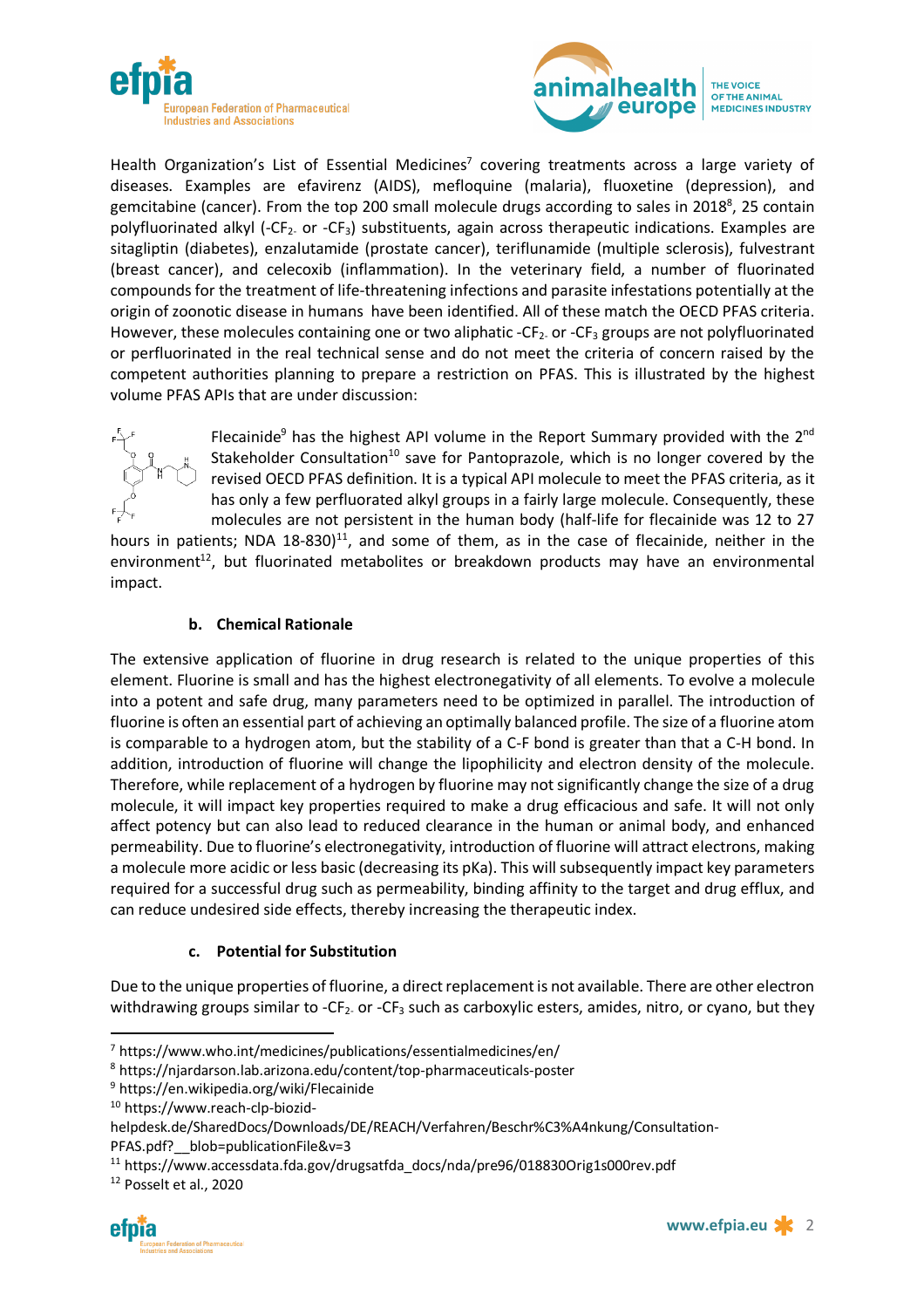



differ in stability, permeability, and toxicity. Replacement of fluoro-alkyl by other halo-alkyl groups such as chloro-alkyl will lead to reactive agents with serious toxicity issues. A restriction applying to the use of API containing perfluoro alkyl groups would consequently remove these molecules from the European market, with severe consequences for human and animal patients, certainly where few therapeutic options exist. But even if PFAS APIs such as Fluoxetine or Sitagliptin coexist with nonfluorinated drugs in the same therapeutic class, it is incorrect to assume that these APIs are interchangeable. Due to their pharmacology and side effect profiles, a medical professional will select between them based on the unique circumstances of the patient such as health status, complications with other prescribed medication or individual response. Limiting the options in a therapeutic class because some have fluorinated groups would have a profound impact on the ability to treat patients with the most safe and efficacious medicine.

### **d. Environmental Considerations**

Most APIs manufactured in the EU are subject to company generated, risk-based discharge limits applied to protect aquatic species downstream of the manufacturing facility. In accordance with Article 8(3) of Directive 2001/83/EC, the potential environmental impact of medicinal products is also assessed. Since 2006, for human medicinal products, environmental fate and effects data for an API and an environmental risk assessment of that API are already required at the time of submission of a marketing authorization application. For veterinary medicinal products a similar obligation has been in place since the mid-nineties (Directive 92/18/EEC); currently this is regulated by Directive 2001/82/EC, which will be replaced by Regulation 2019/6 as of January 2022. Also, a broader concern of the environmental impact of pharmaceuticals is already in focus of the Strategic Approach to Pharmaceuticals in the Environment,<sup>13</sup> which also considers the potential of persistent metabolites. In our view, further improvement of environmental compatibility should happen by development of these regulations. Applicability of a REACH Restriction to some pharmaceuticals would introduce high complexity and addresses only the API meeting the PFAS definition, regardless of environmental impact.

# **(2) Starting Materials and Chemical Intermediates**

To introduce fluorine into the API molecules, starting materials and chemical intermediates that qualify as PFAS according to the broad PFAS working definition are used and/or manufactured. Whilst the concern with PFAS chemicals is persistence in the environment, controls are put in place to protect workers in manufacturing settings and to minimize emission to the environment. The materials and intermediates used in the synthesis of API are controlled and monitored, e.g. in air and wastewater. Intermediates are assigned to appropriate containment bands based on available health hazard data and pharmacology screening<sup>14</sup>. To evaluate the effectiveness of controls in place, exposure monitoring data is collected for APIs and compared to health based occupational exposure limits (OELs) derived

<sup>13</sup> https://ec.europa.eu/health/human-use/environment-medicines\_en

<sup>&</sup>lt;sup>14</sup> Araya S. et al (2015) Mutagenicity assessment strategy for pharmaceutical intermediates to aid limit setting for occupational exposure, Regulatory Toxicology and Pharmacology, 73 (2015) 515-520; Fiori J. & Meyerhoff R. (2002) Extending the threshold of regulation concept: de minimis limits for carcinogens and mutagens, Regulatory Toxicology and Pharmacology, Volume 35, Issue 2, April 2002; Maler M. (2011) Setting occupational exposure limits for unstudied pharmaceutical intermediates using an in vitro parallelogram approach, Toxicology Mechanisms and Methods, 2011 21(2):76-85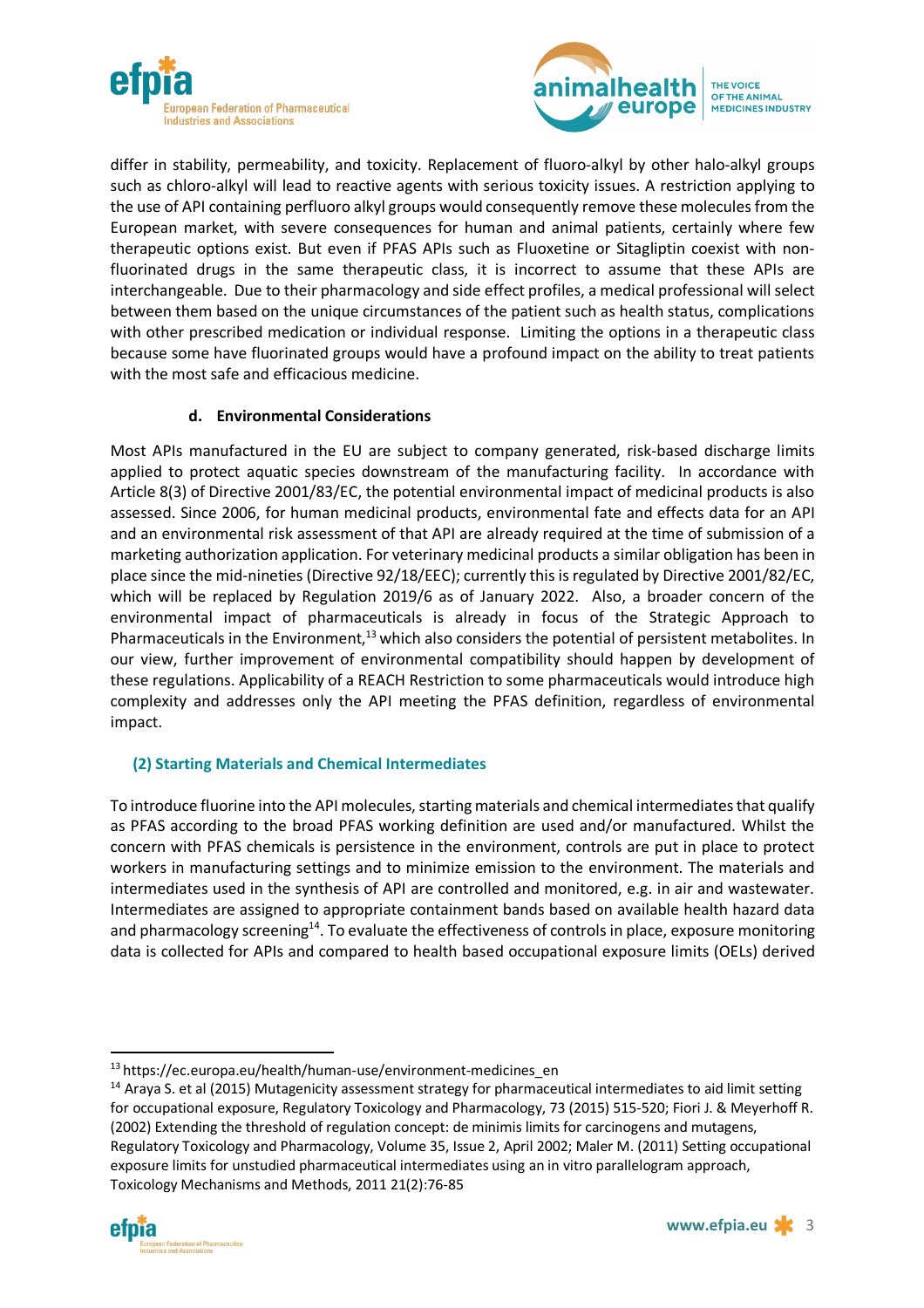



by company toxicologists. Procedures used to establish in-house OELs for pharmaceuticals have been described in the literature<sup>15</sup>.

Given the risk management measures put in place to minimize worker exposure and emissions to the environment in production, the use of PFAS in the chemical synthesis of APIs should be exempt from any restriction. Restrictions on intermediates would be a strong incentive to move production abroad. This conflicts with recent EU strategies to reduce dependency on supply chains located mainly outside of the EU.

### **(3) Auxiliaries and Production Materials**

Auxiliaries and production materials are a broad range of products required to achieve the desired quality during manufacture of both devices and chemicals, and which are not part of the final product. In production, polyfluorinated polymers such as polytetrafluoroethylene (PTFE) are often used as seals for chemical reactors, vials and in devices such as membrane filters.

#### **(4) Synthetic and Analytical Reagents**

Reagents are required in manufacturing, R&D and for analytical purposes in Quality Control (QC) laboratories: e.g. trifluoro acetic acid (TFA), hexafluoro isopropanol and trifluoro ethanol are indispensable in peptide synthesis<sup>16</sup>, and TFA in vaccine production. Perfluorinated reagents are effective in the development of new chemical manufacturing processes as both activating reagents and catalysts (e.g. triflic anhydride and nonaflate). TFA is also an essential reagent in numerous QC analytical procedures such as HPLC. Unlike synthesis, research and analytics are exempted under REACH, but broad restrictions may have impact on substance availability.

The synthesis of API in Europe depends on the availability of both auxiliaries and reagents on the market, as manufacturing of both API and finished product (the medicine) are strictly regulated under pharmaceutical legislation and are subject to assessment, validation and inspection prior to regulatory approval. It is the responsibility of the Pharmaceutical Industry to ensure that drug products are manufactured to the highest standards. This rigid registration and validation framework of API manufacture limits the potential for substitution, and analytical methods used for QC are mostly binding. If essential materials are no longer available in the EU for regulatory reasons, the only option is to relocate manufacturing to non-EU territory. This could be avoided by either exempting pharmaceutical manufacture processes, or by out scoping materials that are not released to the environment at any life cycle stage in significant amounts. The environmental risk of chemicals in industrial production is mitigated, as emissions and disposal are regulated and monitored. Controls are employed on all manufacturing processes that use fluorinated reagents so that emissions to air and water remain well within license parameter emission limit values, therefore minimizing impact on the

<sup>&</sup>lt;sup>15</sup> Agius R. (1989) Occupational exposure limits for therapeutic substances – Annals of Occupational Hygiene -Volume 33, Issue 4, 1989, Pages 555–562; Association of the British Pharmaceutical Industry (1995) Guidance on setting in-house occupational exposure limits for airborne therapeutic substances and their intermediates - ABPI Publication October 1995; Dolan D. et al. (2005) Application of the threshold of toxicological concern concept to pharmaceutical manufacturing operations - Regulatory Toxicology Pharmacology - 2005 Oct;43(1):1- 9; Naumann B. & Weideman P. (1995) Scientific basis for uncertainty factors used to establish occupational exposure limits for pharmaceutical ingredients – Human and Ecological Risk Assessment - Volume 1, 1995 - Issue 5; Sargent E. & Kirk D. (1988) Establishing Airborne Exposure Control Limits in the Pharmaceutical Industry American Industrial Hygiene Journal - Volume 49, 1988 - Issue 6

<sup>&</sup>lt;sup>16</sup> Jad Y. et al (2019) Green Transformation of Solid-Phase Peptide Synthesis ACS Sustainable Chem. Eng. 2019, 7, 3671-3683; Pedersen S. W. et al (2013) Synthesis of Peptides Using Tert-Butyloxycarbonyl (Boc) as the α-Amino Protection group Peptide Synthesis and Applications 2013 pp 65-80Guy, C. A., & Fields, G. B. (1997). Trifluoroacetic Acid Cleavage and Deprotection of Resin-Bound Peptides Following Synthesis by Fmoc Chemistry. In Methods in Enzymology, Vol 289 (pp. 67-83). Academic Press.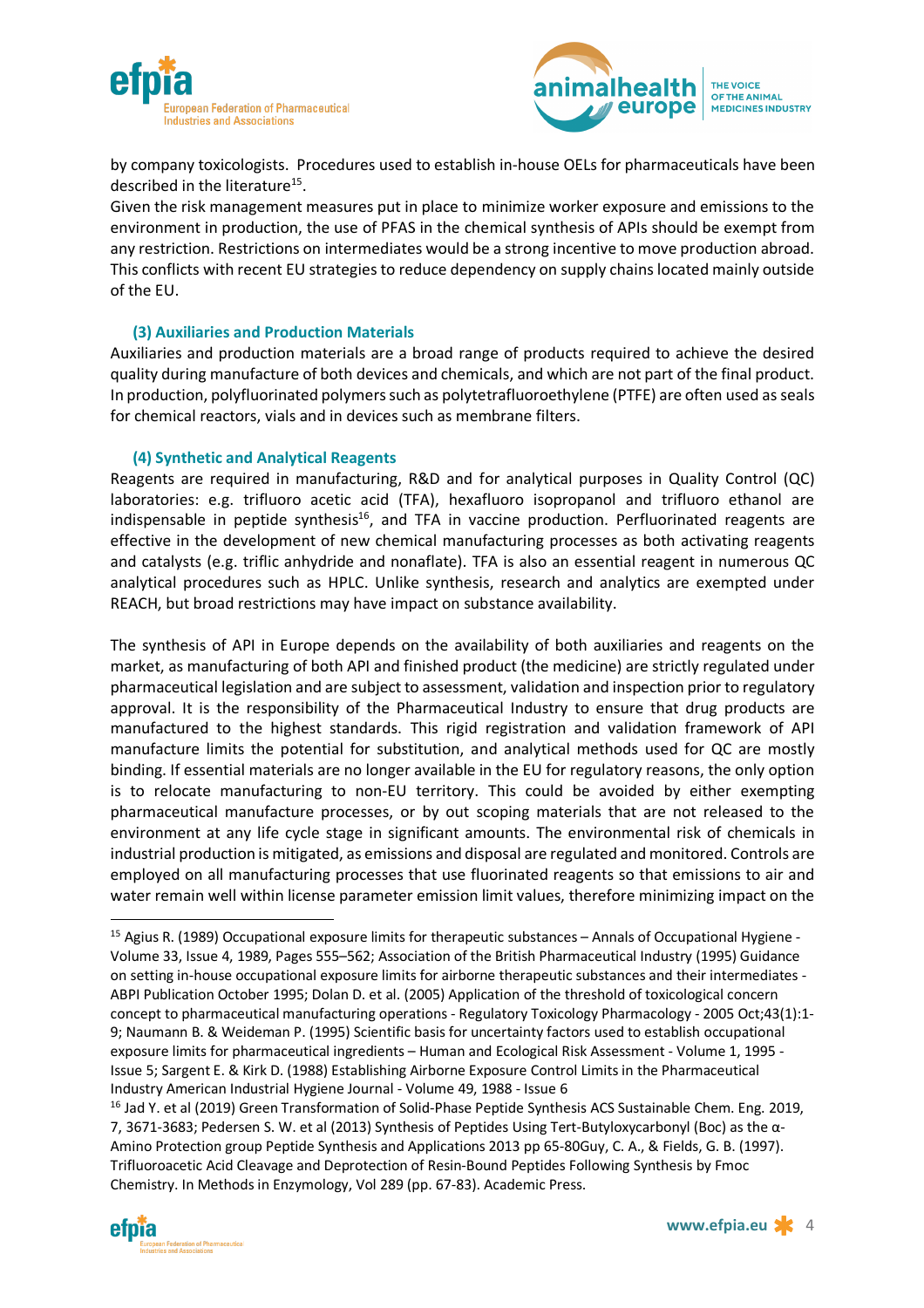



environment. Emission limits employed by the regulator are those set out in the relevant Best Available Techniques (BAT) reference documents associated with the Industrial Emissions Directive (Directive 2010/75/EU) and controlled and reported in accordance with regulations.

Since widespread dispersive use of PFAS chemicals does not occur in pharmaceutical manufacturing settings, this application should be exempt from any proposed restriction.

# **(5) Primary Packaging Materials**

Tablets use 'Blister' packaging to preserve and protect them from external factors and facilitate use. PCTFE (Polychlorotrifluoroethylene) is among the materials used for 'thermoform' types of blisters. The unique features of PCTFE (high barrier to moisture, transparent, thermoformable, chemically very stable and inert, non-sticking, non-aging and sterilizable) make PCTFE the ideal solution for products that require a high level of protection. PCTFE is currently not listed under the OECD definition of PFAS. However, if ECHA broaden the definition of PFAS to "substances containing at least one -CF<sub>2</sub>- or -CF<sub>3</sub> group", then PCTFE would be impacted. Alternatives such as PVC are available but adding a layer of PCTFE gives technical advantages for those medicines that require a higher level of protection.

The Pharmaceutical Industry encourage the collection and incineration of Waste blisters (containing medicinal products) across the EU. These are generally collected via Pharmacies and other health settings<sup>17</sup>.

Liquid drug products for injection are packaged in container closure systems (vials, prefilled syringes, or cartridges) that are made of an assembly of primary packaging components (PPC). These PPCs are commonly made of glass (vial, barrel) and elastomers (stoppers, plungers, seals). PPC's are designed to stay in contact with the drug product for an extended period (shelf life) without affecting its chemical, visual, and microbial attributes. A typical drug product / PPC interaction is linked to elastomer extractables that can leach into the drug product thus potentially affecting the drug product efficacy and patient safety (toxicity).

ETFE or PTFE film coated elastomeric components provide an effective barrier against organic and inorganic extractables and minimize interaction between the drug and the PPC. Furthermore, ETFE or PTFE film reduces absorption and adsorption of the drug product. Elastomeric PPC's also require a lubrication to prevent stickiness during storage and processing. We could use a typical silicone lubricant, but the silicone can be a source of particles in the drug product. The ETFE or PTFE film provides a particle free lubrication and prevents or reduces the use of silicone.

All of these PFAS materials are in direct contact with the drug product. As such, they are part of the drug product qualification and registration. As far as our industry is aware, there are no feasible alternatives though we continue to engage with our Supply network to identify any alternatives available in the required volume.

Any replacement of a primary packaging material of medicine in the market triggers a full requalification with the relevant Health Regulators. This process would take at least five years depending upon which global market the products are sold into and would entail the following activities:

 <sup>17</sup> http://www.pharmanet.com.br/pdf/blister.pdf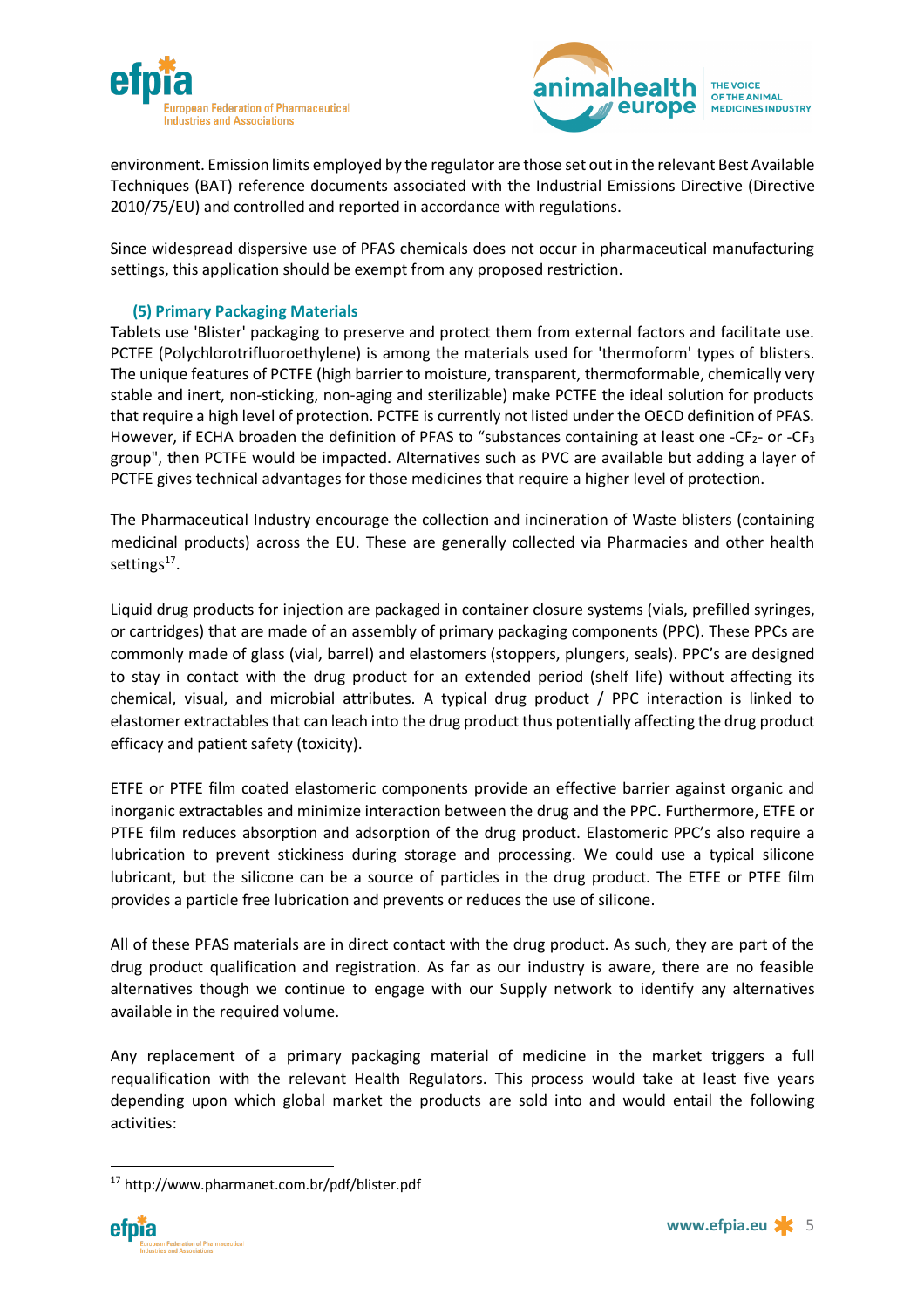



- Compatibility / Stability study shelf-life qualification
- Extractables / Leachable assessment
- Functionality qualification
- Processability qualification
- Re-submission to health authorities

### **(6) Medical Devices**

A medical device can be a fairly simple part or a highly complex machine. Potential PFAS parts may be seals, lubricants, filters or surface treatment. As in other machinery, supply chain communication may be complex, as the presence of PFAS in assembled units can go unnoticed. Medical Devices are regulated under Regulation (EU) No 2017/745<sup>18</sup>, and the applicability of a chemicals-oriented REACH Restriction in addition to existing regulations may conflict with existing approvals.

On contact with pharmaceuticals and marketing authorization, the points made about primary packaging apply here as well. In the continuum of packed medicine to medical devices, so-called combination products do also exist. As an example, metered dose inhalers (MDI) are used for the treatment of respiratory illnesses such as asthma and chronic obstructive pulmonary disease (COPD). Hydrofluorocarbons act as safe propellants to aerosolize the active pharmaceutical ingredients (API) and ensure the delivery the of the medicine to the lungs. Fluoropolymers are used as coatings of the MDI canister and they are needed to preserve the quality of the medicinal product. Without the fluorinated coating, the API in the formulation would be exposed and adheres to the canister walls, which impacts the dosage. The API will also be more susceptible to chemical degradation by contact, also increasing the dosage variability. The coating of the canister has been tested to guarantee the quality of the medicinal drug product, the efficacy of therapy and patient safety. Changes of the canister coating would require reformulation, stability studies and regulatory approval by health authorities.

### **Conclusion**

The Human and Animal Pharmaceutical sectors manufacture a variety of APIs that contain at least one aliphatic -CF<sub>2</sub> or -CF<sub>3</sub> group which would make them fall under the current broad scope of the PFAS group. At the same time, perfluoro containing building blocks and raw materials are used to introduce the fluorine into the API and to manufacture specific groups of medicines (e.g. peptide synthesis), respectively. As the pharmaceutical effect is directly linked to the molecular structure, an API molecule cannot be substituted by another substance. Any change in the molecule has profound effects and voids approvals and marketing authorizations.

API, pharmaceutical products and medical devices undergo rigorous registration and market authorization schemes, proving their beneficial health effects, safety of use and entailing a detailed assessment of environmental impact. It would therefore add significant burden, with no clear benefit, if all existing and new pharmaceuticals would need to apply for individual derogations under the Essential Use scheme.

Raw materials, intermediates and auxiliaries required for manufacture of pharmaceuticals and medical devices should also be exempt, as these are not products that go on the market. Any emission in industrial manufacturing environments is well controlled and regulated. Complex regulatory frameworks to justify individual Essential Uses will therefore not reduce PFAS emissions, even if substitution occurs, but rather incentivize relocation of manufacturing to non-EU countries.

 <sup>18</sup> https://eur-lex.europa.eu/legal-content/EN/TXT/PDF/?uri=CELEX:32017R0745